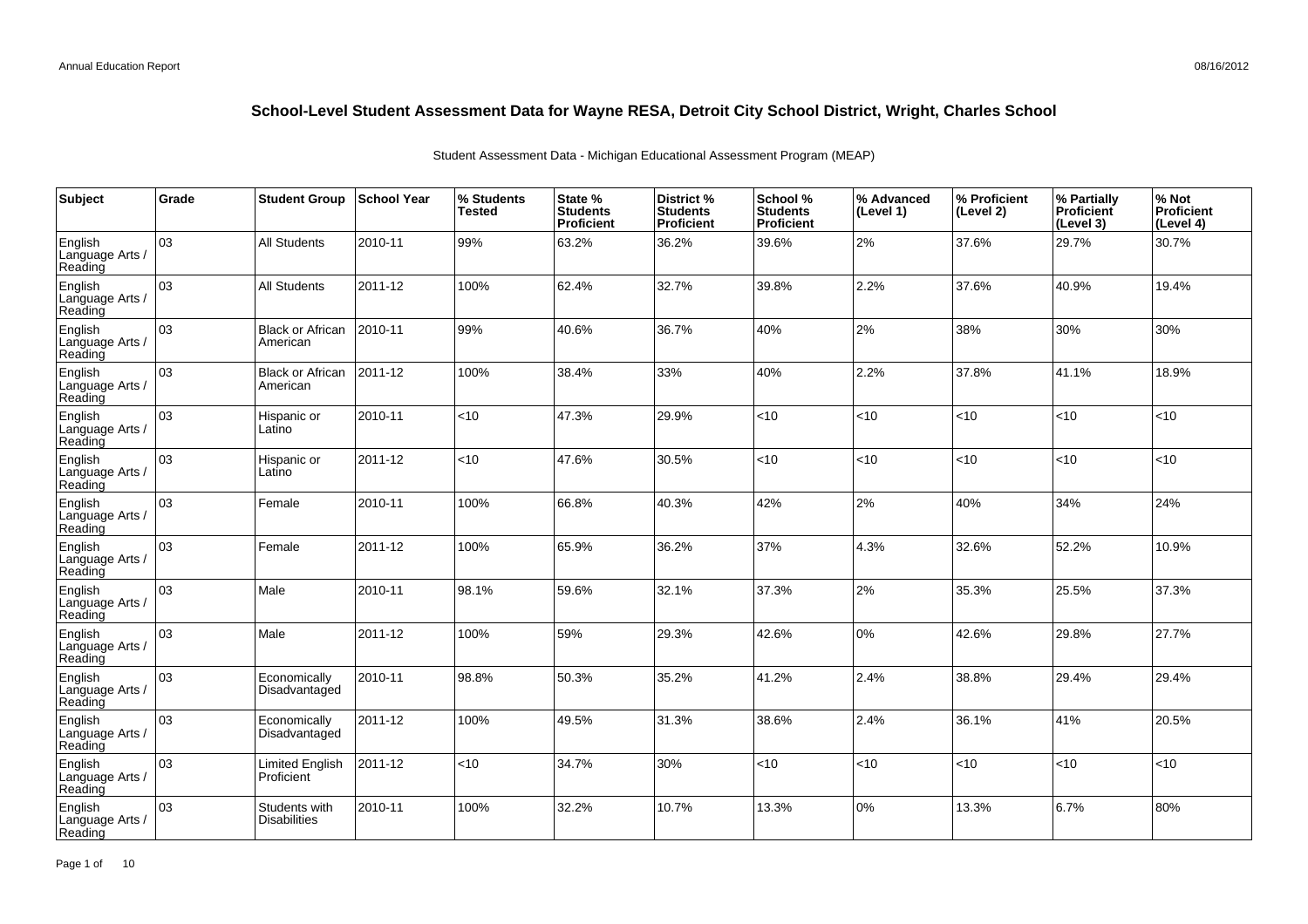| Subject                               | Grade           | <b>Student Group</b>                 | School Year | % Students<br><b>Tested</b> | State %<br><b>Students</b><br>Proficient | District %<br><b>Students</b><br>Proficient | School %<br><b>Students</b><br><b>Proficient</b> | % Advanced<br>(Level 1) | % Proficient<br>(Level 2) | % Partially<br>Proficient<br>(Level 3) | % Not<br>Proficient<br>(Level 4) |
|---------------------------------------|-----------------|--------------------------------------|-------------|-----------------------------|------------------------------------------|---------------------------------------------|--------------------------------------------------|-------------------------|---------------------------|----------------------------------------|----------------------------------|
| English<br>Language Arts /<br>Reading | 03              | Students with<br><b>Disabilities</b> | 2011-12     | 100%                        | 34.3%                                    | 18%                                         | 11.8%                                            | 0%                      | 11.8%                     | 41.2%                                  | 47.1%                            |
| English<br>Language Arts /<br>Reading | 04              | <b>All Students</b>                  | 2010-11     | 99.3%                       | 63.5%                                    | 35.7%                                       | 37.2%                                            | 0.7%                    | 36.6%                     | 40.7%                                  | 22.1%                            |
| English<br>Language Arts /<br>Reading | 04              | <b>All Students</b>                  | 2011-12     | 100%                        | 67.7%                                    | 37.7%                                       | 57.5%                                            | 2.7%                    | 54.8%                     | 24.7%                                  | 17.8%                            |
| English<br>Language Arts /<br>Reading | 04              | American Indian<br>or Alaska Native  | 2010-11     | <10                         | 52.9%                                    | 22.7%                                       | < 10                                             | <10                     | <10                       | < 10                                   | <10                              |
| English<br>Language Arts /<br>Reading | 04              | <b>Black or African</b><br>American  | 2010-11     | 99.3%                       | 40.8%                                    | 35%                                         | 36%                                              | 0.7%                    | 35.3%                     | 41.7%                                  | 22.3%                            |
| English<br>Language Arts /<br>Reading | 04              | <b>Black or African</b><br>American  | 2011-12     | 100%                        | 45.1%                                    | 36.8%                                       | 56.9%                                            | 2.8%                    | 54.2%                     | 25%                                    | 18.1%                            |
| English<br>Language Arts /<br>Reading | 04              | White                                | 2010-11     | <10                         | 70.5%                                    | 36.3%                                       | < 10                                             | <10                     | <10                       | < 10                                   | <10                              |
| English<br>Language Arts<br>Reading   | 04              | White                                | 2011-12     | <10                         | 74.4%                                    | 41.7%                                       | <10                                              | <10                     | <10                       | < 10                                   | <10                              |
| English<br>Language Arts<br>Reading   | 04              | Female                               | 2010-11     | 98.5%                       | 67.4%                                    | 39.9%                                       | 37.9%                                            | 0%                      | 37.9%                     | 40.9%                                  | 21.2%                            |
| English<br>Language Arts<br>Reading   | 04              | Female                               | 2011-12     | 100%                        | 71.7%                                    | 44.1%                                       | 67.6%                                            | 5.4%                    | 62.2%                     | 16.2%                                  | 16.2%                            |
| English<br>Language Arts<br>Reading   | $\overline{04}$ | Male                                 | 2010-11     | 100%                        | 59.7%                                    | 31.6%                                       | 36.7%                                            | 1.3%                    | 35.4%                     | 40.5%                                  | 22.8%                            |
| English<br>Language Arts<br>Reading   | 04              | Male                                 | 2011-12     | 100%                        | 63.7%                                    | 31.1%                                       | 47.2%                                            | $0\%$                   | 47.2%                     | 33.3%                                  | 19.4%                            |
| English<br>Language Arts<br>Reading   | 04              | Economically<br>Disadvantaged        | 2010-11     | 99.1%                       | 50%                                      | 35.1%                                       | 36.5%                                            | 0.9%                    | 35.7%                     | 42.6%                                  | 20.9%                            |
| English<br>Language Arts<br>Reading   | 04              | Economically<br>Disadvantaged        | 2011-12     | 100%                        | 55%                                      | 36.2%                                       | 57.8%                                            | 3.1%                    | 54.7%                     | 23.4%                                  | 18.8%                            |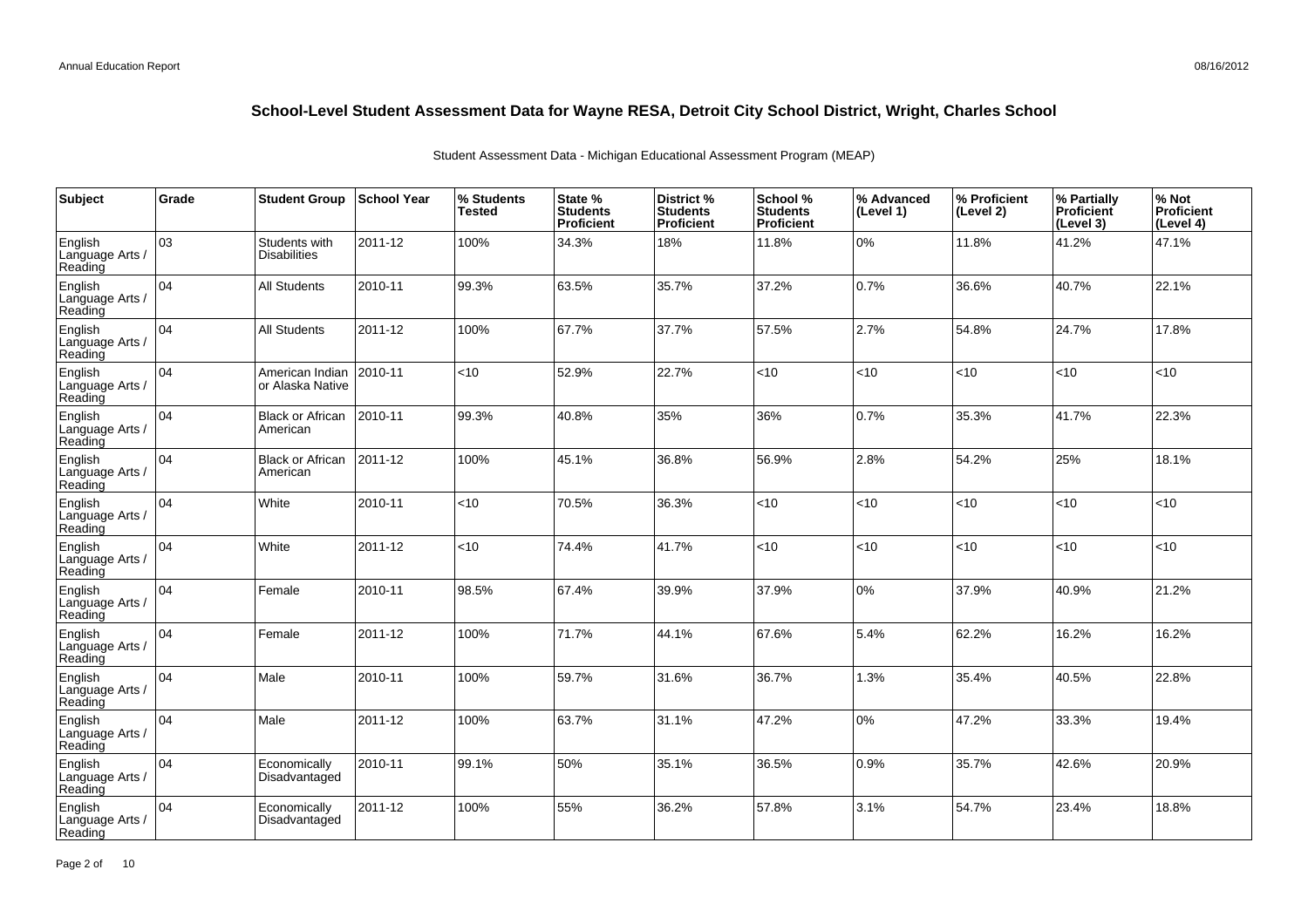| <b>Subject</b>                        | Grade | <b>Student Group</b>                 | <b>School Year</b> | % Students<br>Tested | State %<br><b>Students</b><br>Proficient | District %<br><b>Students</b><br>Proficient | School %<br><b>Students</b><br><b>Proficient</b> | % Advanced<br>(Level 1) | % Proficient<br>(Level 2) | % Partially<br><b>Proficient</b><br>(Level 3) | % Not<br><b>Proficient</b><br>(Level 4) |
|---------------------------------------|-------|--------------------------------------|--------------------|----------------------|------------------------------------------|---------------------------------------------|--------------------------------------------------|-------------------------|---------------------------|-----------------------------------------------|-----------------------------------------|
| English<br>Language Arts /<br>Reading | 04    | Students with<br><b>Disabilities</b> | 2010-11            | 100%                 | 29.7%                                    | 8.9%                                        | 0%                                               | $0\%$                   | 0%                        | 45.8%                                         | 54.2%                                   |
| English<br>Language Arts /<br>Reading | 04    | Students with<br><b>Disabilities</b> | 2011-12            | 100%                 | 35%                                      | 16.6%                                       | 38.9%                                            | $0\%$                   | 38.9%                     | 11.1%                                         | 50%                                     |
| Mathematics                           | 03    | <b>All Students</b>                  | 2010-11            | 98%                  | 34.8%                                    | 12.6%                                       | 7%                                               | $0\%$                   | 7%                        | 23%                                           | 70%                                     |
| Mathematics                           | 03    | All Students                         | 2011-12            | 100%                 | 36.3%                                    | 9.7%                                        | 14%                                              | 1.1%                    | 12.9%                     | 22.6%                                         | 63.4%                                   |
| <b>Mathematics</b>                    | 03    | <b>Black or African</b><br>American  | 2010-11            | 99%                  | 14.6%                                    | 12.3%                                       | 7%                                               | $0\%$                   | 7%                        | 23%                                           | 70%                                     |
| Mathematics                           | 03    | <b>Black or African</b><br>American  | 2011-12            | 100%                 | 14.5%                                    | 9.2%                                        | 14.4%                                            | 1.1%                    | 13.3%                     | 20%                                           | 65.6%                                   |
| Mathematics                           | 03    | Hispanic or<br>Latino                | 2011-12            | <10                  | 23%                                      | 11.2%                                       | $<$ 10                                           | <10                     | <10                       | < 10                                          | <10                                     |
| <b>Mathematics</b>                    | 03    | Female                               | 2010-11            | 98%                  | 33.4%                                    | 12.5%                                       | 2%                                               | 0%                      | 2%                        | 24.5%                                         | 73.5%                                   |
| <b>Mathematics</b>                    | 03    | Female                               | 2011-12            | 100%                 | 34.9%                                    | 9.5%                                        | 10.9%                                            | $0\%$                   | 10.9%                     | 26.1%                                         | 63%                                     |
| Mathematics                           | 03    | Male                                 | 2010-11            | 98.1%                | 36.3%                                    | 12.6%                                       | 11.8%                                            | 0%                      | 11.8%                     | 21.6%                                         | 66.7%                                   |
| Mathematics                           | 03    | Male                                 | 2011-12            | 100%                 | 37.6%                                    | 9.9%                                        | 17%                                              | 2.1%                    | 14.9%                     | 19.1%                                         | 63.8%                                   |
| Mathematics                           | 03    | Economically<br>Disadvantaged        | 2010-11            | 97.7%                | 21.6%                                    | 11.8%                                       | 7.1%                                             | $0\%$                   | 7.1%                      | 23.8%                                         | 69%                                     |
| <b>Mathematics</b>                    | lo3   | Economically<br>Disadvantaged        | 2011-12            | 100%                 | 23%                                      | 8.9%                                        | 13.3%                                            | 1.2%                    | 12%                       | 22.9%                                         | 63.9%                                   |
| <b>Mathematics</b>                    | 03    | Limited English<br>Proficient        | 2011-12            | $<$ 10               | 21.9%                                    | 12.2%                                       | $<$ 10                                           | <10                     | <10                       | < 10                                          | <10                                     |
| <b>Mathematics</b>                    | 03    | Students with<br><b>Disabilities</b> | 2010-11            | 100%                 | 17.2%                                    | 2.9%                                        | 0%                                               | $0\%$                   | 0%                        | 6.7%                                          | 93.3%                                   |
| Mathematics                           | 03    | Students with<br>Disabilities        | 2011-12            | 100%                 | 18.5%                                    | 4.9%                                        | 5.9%                                             | $0\%$                   | 5.9%                      | 5.9%                                          | 88.2%                                   |
| <b>Mathematics</b>                    | 04    | All Students                         | 2010-11            | 99.3%                | 39.6%                                    | 14.4%                                       | 64.1%                                            | 0%                      | 64.1%                     | 17.2%                                         | 18.6%                                   |
| Mathematics                           | 04    | <b>All Students</b>                  | 2011-12            | 100%                 | 39.9%                                    | 11.1%                                       | 12%                                              | $0\%$                   | 12%                       | 21.3%                                         | 66.7%                                   |
| Mathematics                           | 104   | American Indian<br>or Alaska Native  | 2010-11            | <10                  | 25.8%                                    | 14.3%                                       | < 10                                             | <10                     | <10                       | $<$ 10                                        | $<$ 10                                  |
| <b>Mathematics</b>                    | 04    | <b>Black or African</b><br>American  | 2010-11            | 99.3%                | 17.3%                                    | 14%                                         | 62.6%                                            | $0\%$                   | 62.6%                     | 18%                                           | 19.4%                                   |
| <b>Mathematics</b>                    | 104   | Black or African<br>American         | 2011-12            | 100%                 | 15.9%                                    | 9.7%                                        | 10.8%                                            | $0\%$                   | 10.8%                     | 21.6%                                         | 67.6%                                   |
| <b>Mathematics</b>                    | 04    | White                                | 2010-11            | < 10                 | 46%                                      | 14.6%                                       | $<$ 10                                           | <10                     | <10                       | < 10                                          | <10                                     |
| <b>Mathematics</b>                    | 104   | White                                | 2011-12            | <10                  | 46.4%                                    | 16.3%                                       | $<$ 10                                           | < 10                    | < 10                      | <10                                           | <10                                     |
| Mathematics<br>Page 3 of stics        | 04    | Female                               | 2010-11            | 100%                 | 37.8%                                    | 13.9%                                       | 74.6%                                            | $0\%$                   | 74.6%                     | 16.4%                                         | 9%                                      |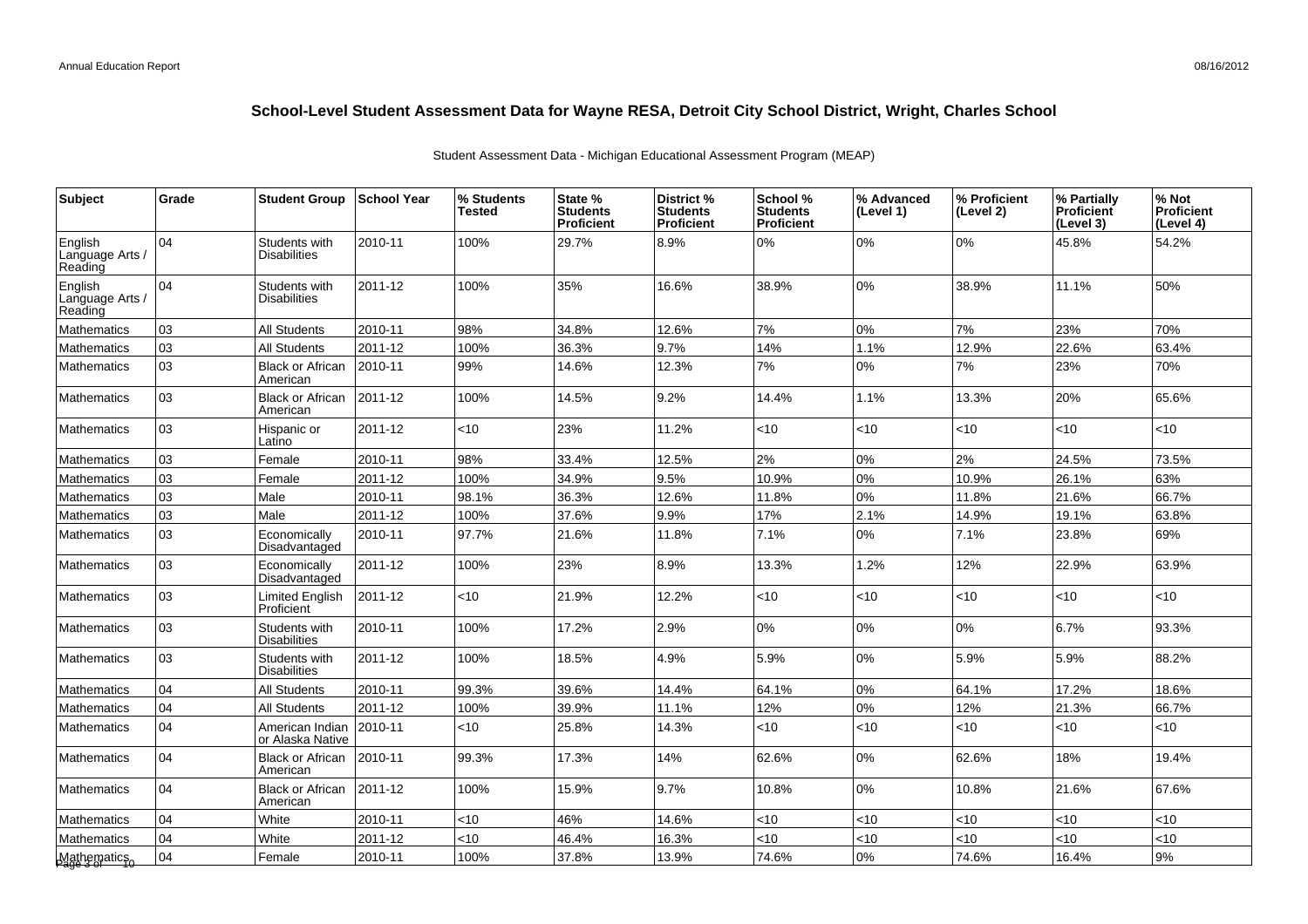| Subject            | Grade | <b>Student Group</b>                 | School Year | % Students<br><b>Tested</b> | State %<br>Students<br><b>Proficient</b> | <b>District</b> %<br><b>Students</b><br>l Proficient | School %<br><b>Students</b><br><b>Proficient</b> | % Advanced<br>(Level 1) | % Proficient<br>(Level 2) | % Partially<br>Proficient<br>(Level 3) | % Not<br><b>Proficient</b><br>(Level 4) |
|--------------------|-------|--------------------------------------|-------------|-----------------------------|------------------------------------------|------------------------------------------------------|--------------------------------------------------|-------------------------|---------------------------|----------------------------------------|-----------------------------------------|
| Mathematics        | 04    | Female                               | 2011-12     | 100%                        | 38.5%                                    | 10.9%                                                | 13.2%                                            | 10%                     | 13.2%                     | 23.7%                                  | 63.2%                                   |
| Mathematics        | 04    | Male                                 | 2010-11     | 98.7%                       | 41.4%                                    | 15%                                                  | 55.1%                                            | 10%                     | 55.1%                     | 17.9%                                  | 26.9%                                   |
| Mathematics        | 04    | Male                                 | 2011-12     | 100%                        | 41.2%                                    | 11.3%                                                | 10.8%                                            | 10%                     | 10.8%                     | 18.9%                                  | 70.3%                                   |
| <b>Mathematics</b> | 04    | Economically<br>Disadvantaged        | 2010-11     | 99.1%                       | 25.3%                                    | 14.3%                                                | 67.8%                                            | 10%                     | 67.8%                     | 13.9%                                  | 18.3%                                   |
| Mathematics        | 04    | Economically<br>Disadvantaged        | 2011-12     | 100%                        | 25.3%                                    | 10.3%                                                | 10.6%                                            | 10%                     | 10.6%                     | 21.2%                                  | 68.2%                                   |
| <b>Mathematics</b> | 04    | Students with<br><b>Disabilities</b> | 2010-11     | 100%                        | 18.2%                                    | 6.3%                                                 | 25%                                              | 10%                     | 25%                       | 8.3%                                   | 66.7%                                   |
| <b>Mathematics</b> | 04    | Students with<br><b>Disabilities</b> | 2011-12     | 100%                        | 18.3%                                    | 7.1%                                                 | 22.2%                                            | 10%                     | 22.2%                     | 0%                                     | 77.8%                                   |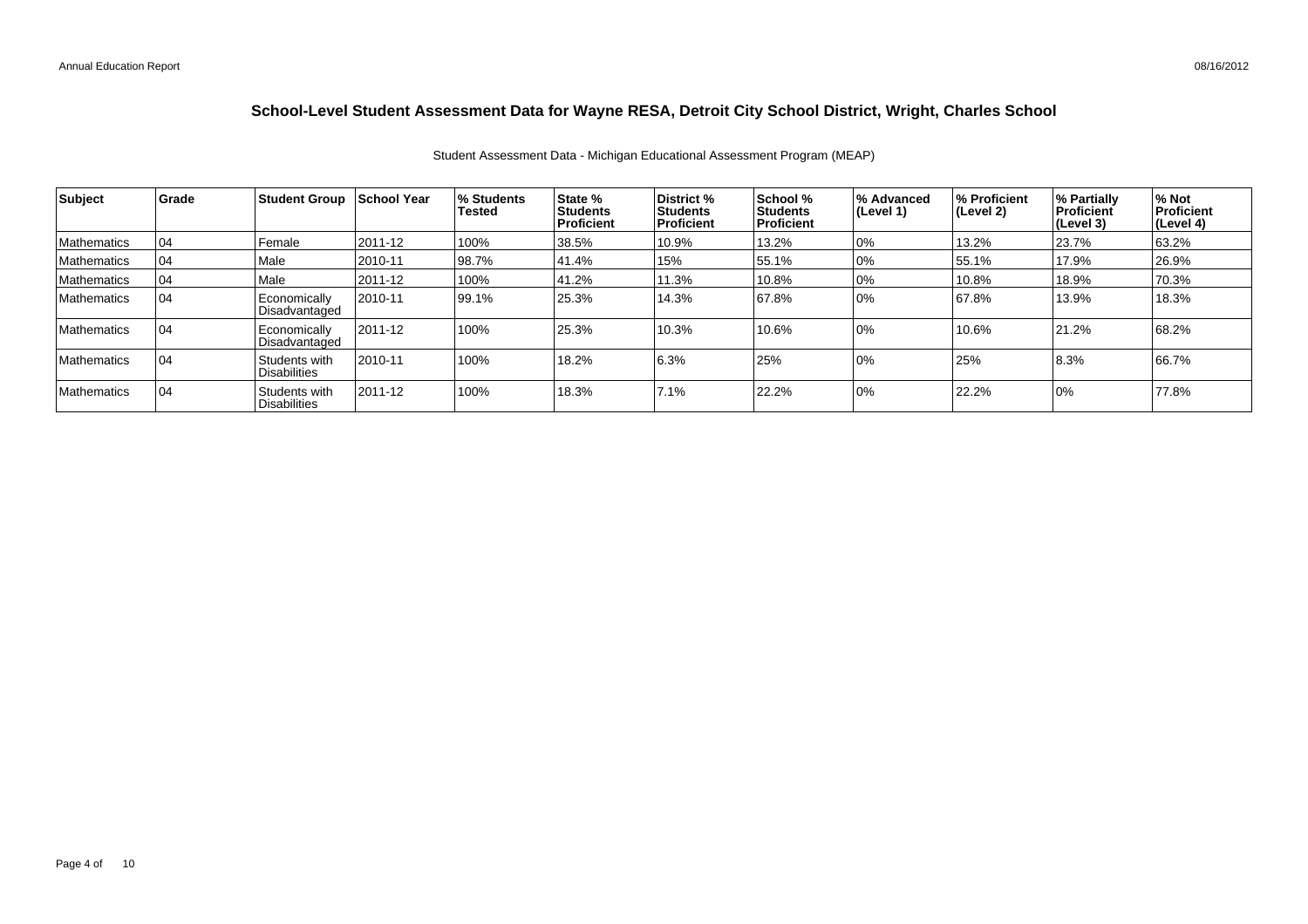Student Assessment Data - Michigan Merit Examination (MME)

| Subject | <b>Grade</b> | Student Group | School Year | <b>Students</b> l%<br><b>Tested</b> | State %<br>Students<br><b>Proficient</b> | District %<br>Students<br><b>Proficient</b> | School %<br>'Students<br><b>Proficien</b> | ΙО.<br>Advanced<br>∣(Level 1 | % Proficient<br>l (Level 2) | <b>Partially</b><br>Proficient<br>(Level 3) | % Not<br>Proficient<br>⊺(Level |
|---------|--------------|---------------|-------------|-------------------------------------|------------------------------------------|---------------------------------------------|-------------------------------------------|------------------------------|-----------------------------|---------------------------------------------|--------------------------------|
|---------|--------------|---------------|-------------|-------------------------------------|------------------------------------------|---------------------------------------------|-------------------------------------------|------------------------------|-----------------------------|---------------------------------------------|--------------------------------|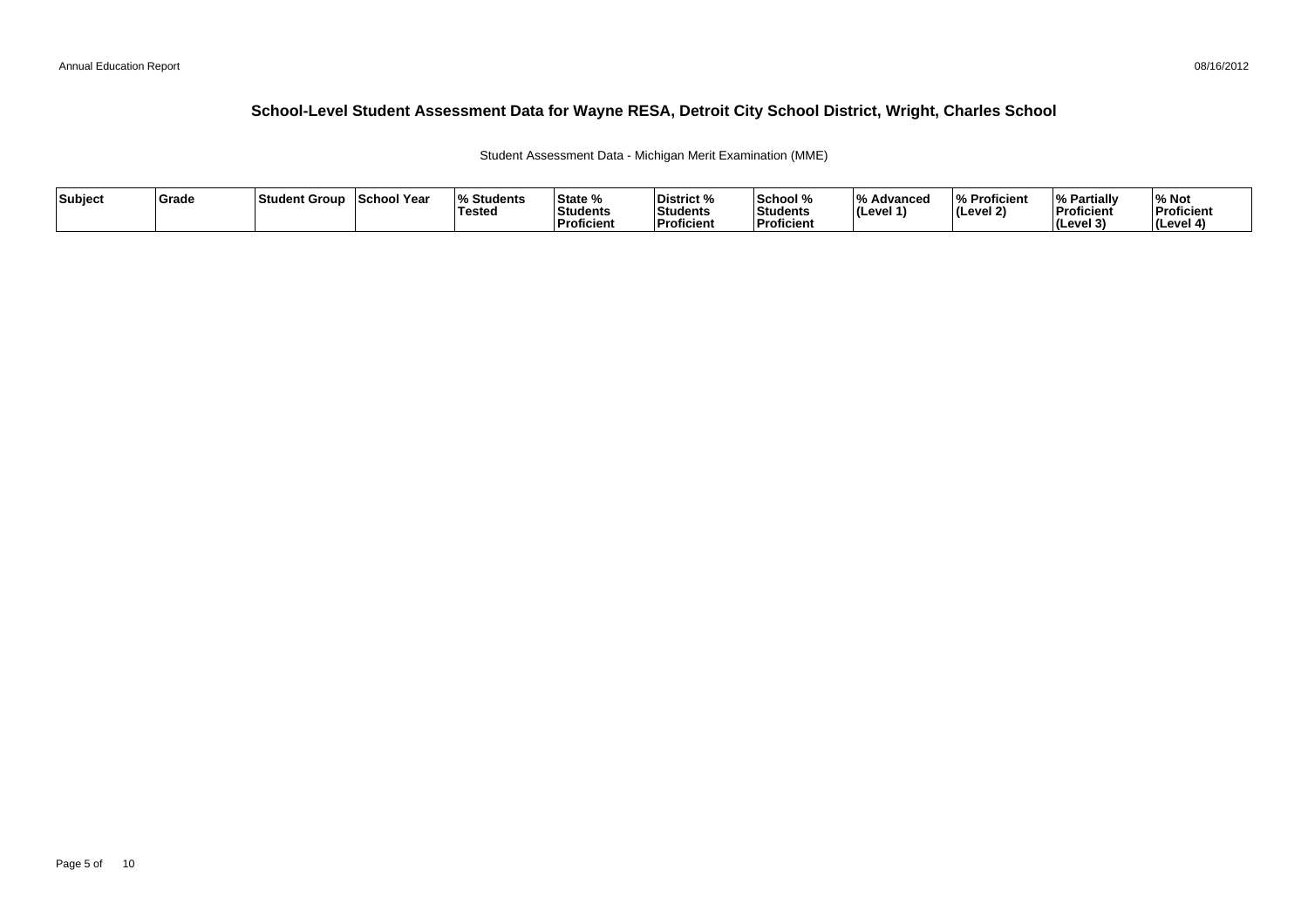#### Student Assessment Data - MI-Access : Functional Independence

| Subject            | Grade | <b>Student Group</b>                | School Year | <b>% Students</b><br><b>Tested</b> | <b>State % Students District %</b><br>Proficient | <b>Students</b><br>Proficient | School %<br><b>Students</b><br><b>Proficient</b> | % Surpassed<br>(Level 1) | % Attained<br>$ $ (Level 2) | % Emerging<br>$ $ (Level 3) |
|--------------------|-------|-------------------------------------|-------------|------------------------------------|--------------------------------------------------|-------------------------------|--------------------------------------------------|--------------------------|-----------------------------|-----------------------------|
| Mathematics        | 03    | All Students                        | 2010-11     | $<$ 10                             | 74.7%                                            | 43.3%                         | $<$ 10                                           | $<$ 10                   | $ $ < 10                    | <10                         |
| Mathematics        | 03    | All Students                        | 2011-12     | < 10                               | 72%                                              | 42.2%                         | < 10                                             | $<$ 10                   | $ $ < 10                    | $<$ 10                      |
| <b>Mathematics</b> | 103   | <b>Black or African</b><br>American | 2010-11     | < 10                               | 65.7%                                            | 41.1%                         | l<10                                             | $<$ 10                   | $ $ < 10                    | l<10                        |
| <b>Mathematics</b> | 103   | Black or African<br>American        | 2011-12     | < 10                               | 64.4%                                            | 44.6%                         | $ $ < 10                                         | $ $ < 10                 | $ $ < 10                    | l<10                        |
| Mathematics        | 103   | Female                              | 2011-12     | < 10                               | 69.9%                                            | 38.7%                         | < 10                                             | < 10                     | < 10                        | < 10                        |
| Mathematics        | 03    | Male                                | 2010-11     | $<$ 10                             | 75.3%                                            | 44.7%                         | $<$ 10                                           | $<$ 10                   | $ $ < 10                    | <10                         |
| Mathematics        | 03    | Male                                | 2011-12     | $ $ < 10                           | 73.1%                                            | 44.1%                         | < 10                                             | < 10                     | < 10                        | $<$ 10                      |
| Mathematics        | 04    | All Students                        | 2011-12     | $<$ 10                             | 81.9%                                            | 60.2%                         | $<$ 10                                           | $<$ 10                   | $ $ < 10                    | <10                         |
| <b>Mathematics</b> | 04    | Black or African<br>American        | 2011-12     | < 10                               | 77.5%                                            | 59.5%                         | l<10                                             | < 10                     | $ $ < 10                    | l<10                        |
| Mathematics        | 04    | Male                                | 2011-12     | $ $ < 10                           | 82%                                              | 62.3%                         | l<10                                             | $ $ < 10                 | $ $ < 10                    | $ $ <10                     |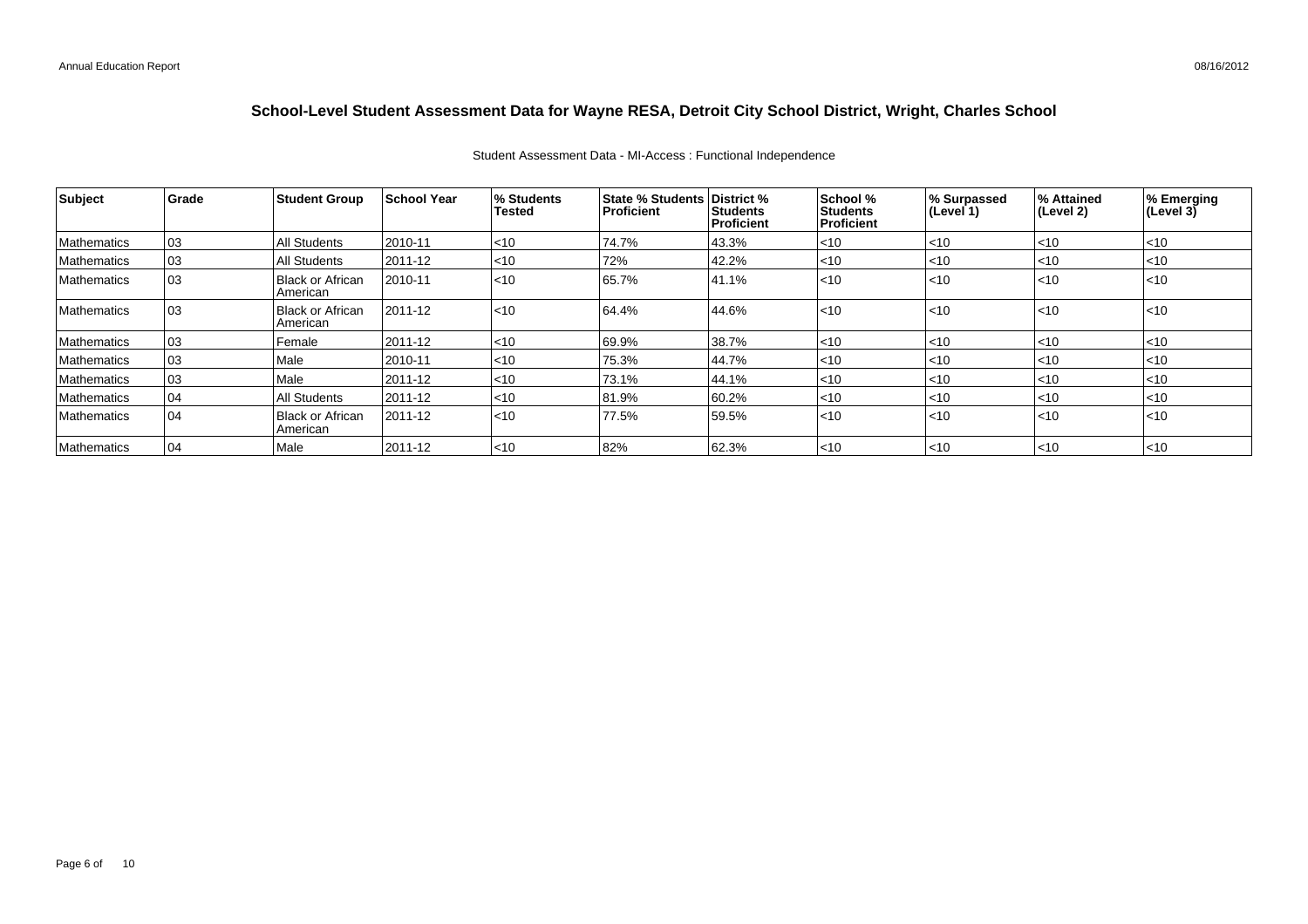| Subject                       | Grade | <b>Student Group</b>                | <b>School Year</b> | % Students<br><b>Tested</b> | State % Students District %<br>Proficient | <b>Students</b><br><b>Proficient</b> | School %<br><b>Students</b><br><b>Proficient</b> | % Surpassed<br>(Level 1) | % Attained<br>(Level 2) | % Emerging<br>$ $ (Level 3) |
|-------------------------------|-------|-------------------------------------|--------------------|-----------------------------|-------------------------------------------|--------------------------------------|--------------------------------------------------|--------------------------|-------------------------|-----------------------------|
| English Language 03<br>Arts   |       | <b>All Students</b>                 | 2010-11            | <10                         | 85.2%                                     | 93.9%                                | <10                                              | <10                      | <10                     | < 10                        |
| English Language<br>Arts      | 03    | <b>All Students</b>                 | 2011-12            | < 10                        | 87.2%                                     | 90.7%                                | <10                                              | <10                      | <10                     | <10                         |
| English Language<br>Arts      | 03    | <b>Black or African</b><br>American | 2010-11            | <10                         | 85%                                       | 93.6%                                | <10                                              | <10                      | <10                     | < 10                        |
| English Language 03<br>Arts   |       | <b>Black or African</b><br>American | 2011-12            | <10                         | 89.9%                                     | 91.9%                                | <10                                              | <10                      | <10                     | < 10                        |
| English Language   03<br>Arts |       | Male                                | 2010-11            | <10                         | 85%                                       | 97.1%                                | <10                                              | <10                      | <10                     | < 10                        |
| English Language 03<br>Arts   |       | Male                                | 2011-12            | < 10                        | 88.5%                                     | 96.8%                                | < 10                                             | <10                      | <10                     | < 10                        |
| English Language<br>Arts      | 104   | All Students                        | 2010-11            | < 10                        | 77.8%                                     | 74.5%                                | <10                                              | <10                      | <10                     | <10                         |
| English Language   04<br>Arts |       | All Students                        | 2011-12            | <10                         | 77.7%                                     | 78.4%                                | <10                                              | <10                      | <10                     | < 10                        |
| English Language 104<br>Arts  |       | <b>Black or African</b><br>American | 2010-11            | <10                         | 74.6%                                     | 77.1%                                | <10                                              | <10                      | <10                     | < 10                        |
| English Language   04<br>Arts |       | <b>Black or African</b><br>American | 2011-12            | <10                         | 78%                                       | 80%                                  | <10                                              | <10                      | <10                     | < 10                        |
| English Language   04<br>Arts |       | Female                              | 2010-11            | < 10                        | 77.2%                                     | 63.2%                                | <10                                              | <10                      | <10                     | < 10                        |
| English Language<br>Arts      | 04    | Male                                | 2010-11            | < 10                        | 78.1%                                     | 81.3%                                | <10                                              | <10                      | <10                     | <10                         |
| English Language   04<br>Arts |       | Male                                | 2011-12            | < 10                        | 75.3%                                     | 80%                                  | < 10                                             | <10                      | <10                     | < 10                        |
| English Language 05<br>Arts   |       | <b>All Students</b>                 | 2010-11            | <10                         | 75.2%                                     | 77.8%                                | <10                                              | <10                      | <10                     | < 10                        |
| English Language<br>Arts      | 05    | <b>Black or African</b><br>American | 2010-11            | < 10                        | 74.2%                                     | 76.5%                                | <10                                              | <10                      | <10                     | < 10                        |
| English Language<br>Arts      | 05    | Female                              | 2010-11            | <10                         | 74%                                       | 73.7%                                | <10                                              | <10                      | <10                     | < 10                        |
| English Language<br>Arts      | 05    | Male                                | 2010-11            | < 10                        | 75.7%                                     | 80%                                  | <10                                              | <10                      | <10                     | < 10                        |
| Mathematics                   | 03    | <b>All Students</b>                 | 2010-11            | <10                         | 87.5%                                     | 91.7%                                | < 10                                             | $<$ 10                   | <10                     | < 10                        |
| Mathematics                   | 03    | <b>All Students</b>                 | 2011-12            | < 10                        | 88.7%                                     | 88.4%                                | <10                                              | <10                      | <10                     | < 10                        |
| Mathematics                   | 03    | <b>Black or African</b><br>American | 2010-11            | < 10                        | 86.4%                                     | 91.3%                                | <10                                              | < 10                     | <10                     | < 10                        |
| Mathematics                   | 03    | <b>Black or African</b><br>American | 2011-12            | <10                         | 89.9%                                     | 89.2%                                | <10                                              | <10                      | <10                     | < 10                        |

Student Assessment Data - MI-Access : Supported Independence

Page 7 of 10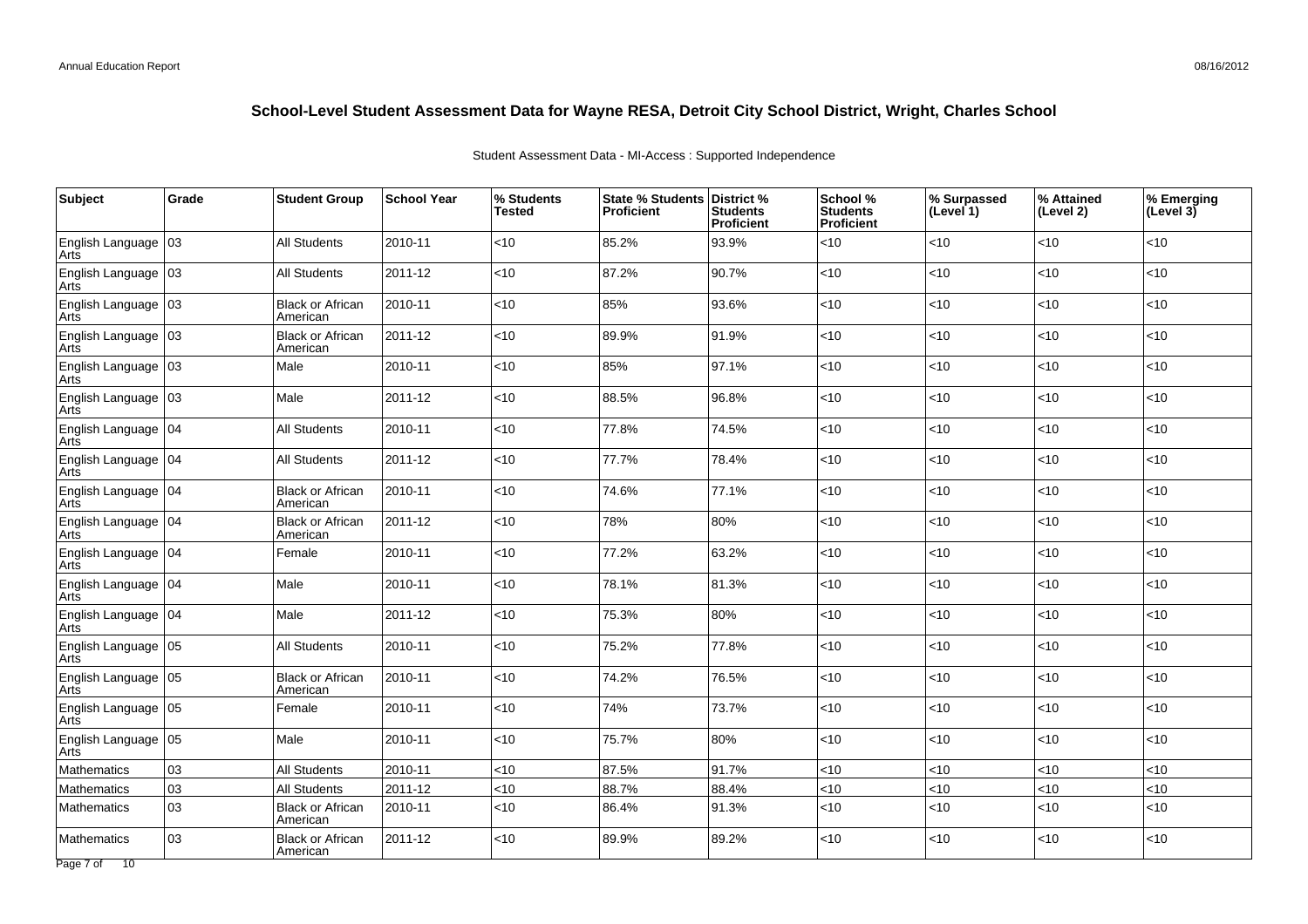| Subject            | Grade | <b>Student Group</b>                | <b>School Year</b> | % Students<br><b>Tested</b> | <b>State % Students   District %</b><br>Proficient | <b>Students</b><br><b>Proficient</b> | School %<br><b>Students</b><br><b>Proficient</b> | % Surpassed<br>l (Level 1) | ∣% Attained<br>(Level 2) | % Emerging<br>(Level $3\bar{)}$ |
|--------------------|-------|-------------------------------------|--------------------|-----------------------------|----------------------------------------------------|--------------------------------------|--------------------------------------------------|----------------------------|--------------------------|---------------------------------|
| Mathematics        | 03    | Male                                | 2010-11            | $ $ < 10                    | 86.4%                                              | 91.2%                                | $<$ 10                                           | < 10                       | $ $ < 10                 | <10                             |
| <b>Mathematics</b> | 03    | Male                                | 2011-12            | $ $ < 10                    | 91%                                                | 96.8%                                | $<$ 10                                           | $<$ 10                     | $ $ < 10                 | < 10                            |
| Mathematics        | 04    | <b>All Students</b>                 | 2010-11            | $ $ < 10                    | 83.4%                                              | 84%                                  | $<$ 10                                           | $<$ 10                     | $ $ < 10                 | <10                             |
| Mathematics        | 04    | <b>All Students</b>                 | 2011-12            | $ $ < 10                    | 84%                                                | 82.4%                                | < 10                                             | $<$ 10                     | $ $ < 10                 | <10                             |
| <b>Mathematics</b> | 04    | <b>Black or African</b><br>American | 2010-11            | < 10                        | 81.6%                                              | 85.1%                                | < 10                                             | $ $ < 10                   | l<10                     | < 10                            |
| Mathematics        | 04    | <b>Black or African</b><br>American | 2011-12            | $ $ < 10                    | 85%                                                | 82%                                  | < 10                                             | $ $ < 10                   | l<10                     | < 10                            |
| Mathematics        | 04    | Female                              | 2010-11            | $ $ < 10                    | 85.7%                                              | 83.3%                                | < 10                                             | $<$ 10                     | l<10                     | <10                             |
| <b>Mathematics</b> | 04    | Male                                | 2010-11            | $ $ < 10                    | 82.3%                                              | 84.4%                                | $<$ 10                                           | < 10                       | $ $ < 10                 | $<$ 10                          |
| Mathematics        | 04    | Male                                | 2011-12            | $\mathsf{I}$ < 10           | 81.7%                                              | 82.9%                                | $<$ 10                                           | < 10                       | $ $ < 10                 | < 10                            |
| <b>Mathematics</b> | 05    | <b>All Students</b>                 | 2010-11            | $ $ < 10                    | 84.6%                                              | 84.9%                                | < 10                                             | $<$ 10                     | $ $ < 10                 | <10                             |
| Mathematics        | 05    | <b>Black or African</b><br>American | 2010-11            | < 10                        | 84.7%                                              | 84%                                  | < 10                                             | $ $ < 10                   | l<10                     | < 10                            |
| Mathematics        | 05    | Female                              | 2010-11            | $ $ < 10                    | 84.7%                                              | 89.5%                                | $<$ 10                                           | $ $ < 10                   | $ $ < 10                 | <10                             |
| Mathematics        | 05    | Male                                | 2010-11            | $ $ < 10                    | 84.5%                                              | 82.4%                                | < 10                                             | $<$ 10                     | $ $ < 10                 | < 10                            |
| Science            | 05    | <b>All Students</b>                 | 2010-11            | $ $ < 10                    | 78.2%                                              | 84%                                  | $<$ 10                                           | < 10                       | $ $ < 10                 | <10                             |
| Science            | 05    | <b>Black or African</b><br>American | 2010-11            | $ $ < 10                    | 74.6%                                              | 83%                                  | $<$ 10                                           | < 10                       | $ $ <10                  | < 10                            |
| Science            | 05    | Female                              | 2010-11            | $ $ < 10                    | 79.7%                                              | 83.3%                                | < 10                                             | < 10                       | l<10                     | <10                             |
| Science            | 05    | Male                                | 2010-11            | $ $ < 10                    | 77.5%                                              | 84.4%                                | $<$ 10                                           | < 10                       | l<10                     | < 10                            |

#### Student Assessment Data - MI-Access : Supported Independence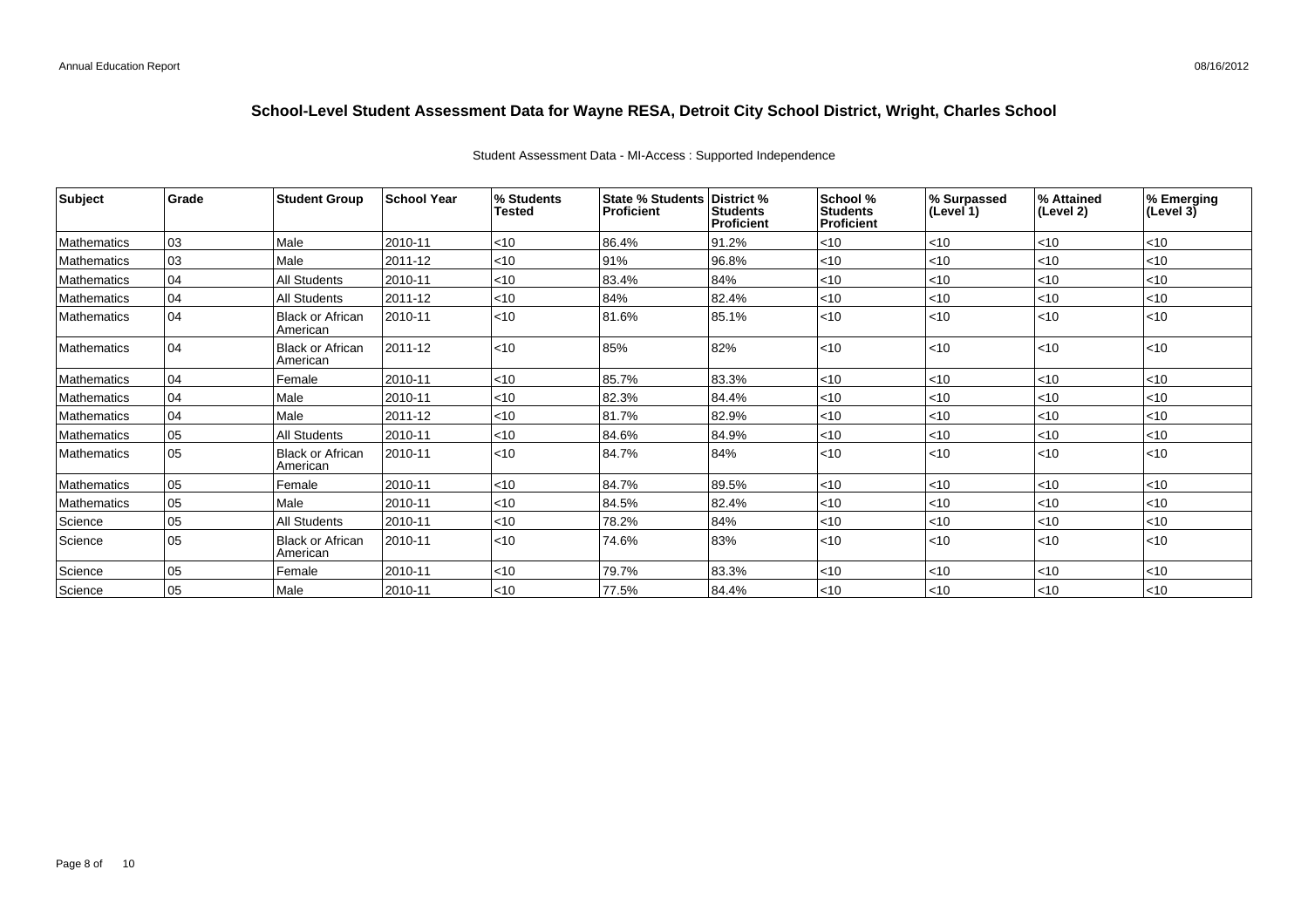| Subject                         | Grade           | <b>Student Group</b>                | <b>School Year</b> | % Students<br><b>Tested</b> | <b>State % Students</b><br><b>Proficient</b> | District %<br><b>Students</b><br>Proficient | School %<br>Students<br><b>Proficient</b> | % Surpassed<br>(Level 1) | % Attained<br>(Level 2) | % Emerging<br>(Level 3) |
|---------------------------------|-----------------|-------------------------------------|--------------------|-----------------------------|----------------------------------------------|---------------------------------------------|-------------------------------------------|--------------------------|-------------------------|-------------------------|
| English Language<br>Arts        | 103             | <b>All Students</b>                 | 2011-12            | < 10                        | 63.2%                                        | 62.3%                                       | < 10                                      | $<$ 10                   | <10                     | < 10                    |
| English Language<br>Arts        | 03              | <b>Black or African</b><br>American | 2011-12            | < 10                        | 66%                                          | 59.2%                                       | <10                                       | $<$ 10                   | <10                     | < 10                    |
| English Language<br><b>Arts</b> | 03              | Male                                | 2011-12            | < 10                        | 64.8%                                        | 63.8%                                       | < 10                                      | < 10                     | <10                     | $<10$                   |
| English Language   04<br>Arts   |                 | <b>All Students</b>                 | 2010-11            | < 10                        | 63.9%                                        | 70.6%                                       | <10                                       | $<$ 10                   | <10                     | < 10                    |
| English Language   04<br>Arts   |                 | <b>Black or African</b><br>American | 2010-11            | < 10                        | 66.2%                                        | 65.4%                                       | < 10                                      | <10                      | <10                     | < 10                    |
| English Language   04<br>Arts   |                 | Male                                | 2010-11            | < 10                        | 62.3%                                        | 73.1%                                       | <10                                       | $<$ 10                   | <10                     | < 10                    |
| <b>English Language</b><br>Arts | 05              | <b>All Students</b>                 | 2010-11            | < 10                        | 56.9%                                        | 51.4%                                       | < 10                                      | <10                      | <10                     | < 10                    |
| English Language<br>Arts        | $\log$          | <b>Black or African</b><br>American | 2010-11            | < 10                        | 61.2%                                        | 46.7%                                       | <10                                       | <10                      | <10                     | $<10$                   |
| English Language<br>Arts        | $\overline{05}$ | Male                                | 2010-11            | < 10                        | 57.9%                                        | 45.5%                                       | < 10                                      | $<$ 10                   | $<$ 10                  | < 10                    |
| Mathematics                     | 03              | <b>All Students</b>                 | 2011-12            | < 10                        | 64.9%                                        | 62.3%                                       | <10                                       | <10                      | <10                     | <10                     |
| Mathematics                     | 03              | <b>Black or African</b><br>American | 2011-12            | < 10                        | 68.4%                                        | 59.2%                                       | < 10                                      | < 10                     | <10                     | < 10                    |
| Mathematics                     | 03              | Male                                | 2011-12            | < 10                        | 68.5%                                        | 66%                                         | <10                                       | $<$ 10                   | <10                     | < 10                    |
| Mathematics                     | 04              | <b>All Students</b>                 | 2010-11            | < 10                        | 66.9%                                        | 61.8%                                       | <10                                       | <10                      | $<$ 10                  | < 10                    |
| Mathematics                     | 04              | <b>Black or African</b><br>American | 2010-11            | < 10                        | 66.2%                                        | 61.5%                                       | <10                                       | <10                      | <10                     | < 10                    |
| Mathematics                     | 04              | Male                                | 2010-11            | < 10                        | 68%                                          | 69.2%                                       | < 10                                      | <10                      | <10                     | < 10                    |
| Mathematics                     | 05              | <b>All Students</b>                 | 2010-11            | < 10                        | 55.2%                                        | 54.3%                                       | <10                                       | <10                      | <10                     | <10                     |
| Mathematics                     | 05              | <b>Black or African</b><br>American | 2010-11            | < 10                        | 53.6%                                        | 46.7%                                       | < 10                                      | < 10                     | <10                     | < 10                    |
| Mathematics                     | 05              | Male                                | 2010-11            | < 10                        | 57%                                          | 40.9%                                       | <10                                       | <10                      | <10                     | <10                     |
| Science                         | 05              | <b>All Students</b>                 | 2010-11            | < 10                        | 65.9%                                        | 72.2%                                       | <10                                       | < 10                     | $<$ 10                  | < 10                    |
| Science                         | 05              | <b>Black or African</b><br>American | 2010-11            | < 10                        | 71.1%                                        | 67.7%                                       | <10                                       | $<$ 10                   | $<$ 10                  | < 10                    |
| Science                         | 05              | Male                                | 2010-11            | < 10                        | 62.2%                                        | 57.1%                                       | < 10                                      | <10                      | <10                     | < 10                    |

Student Assessment Data - MI-Access : Participation